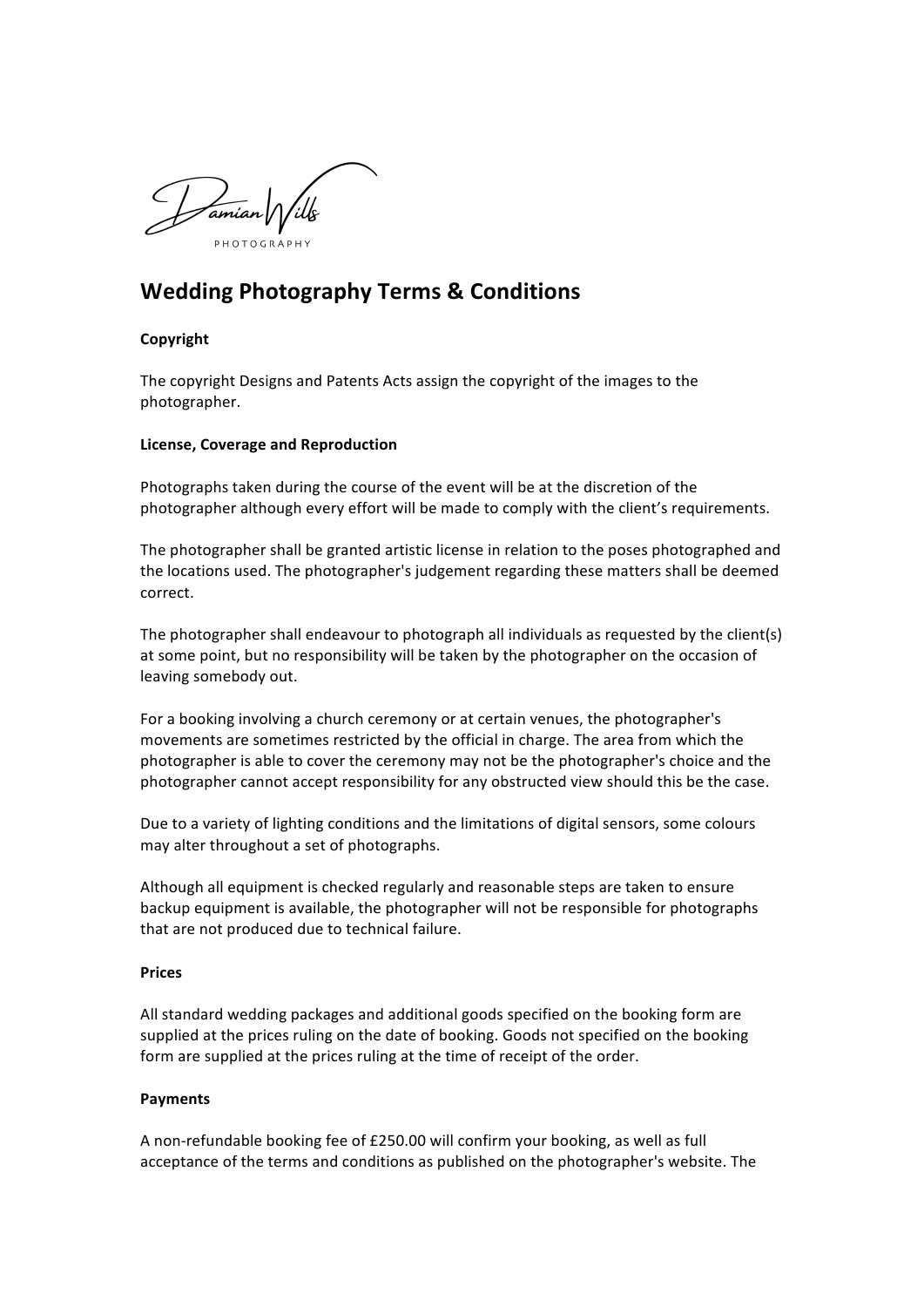booking fee will be deducted from the cost of the client's chosen package when calculating the final balance due.

Payment in full of the remaining balance will be due two calendar months before the wedding day at the latest.

Additional goods ordered must be paid for in full at the time of ordering. Titles to all goods remains with the photographer until paid for in full by the client(s)

#### **Force Maieure**

The primary photographer will arrange for a replacement photographer in the event they are unable to attend on the wedding date due to any cause beyond their reasonable control e.g. sudden illness, injury, victim of crime, flooding etc.

In the event of cancellation by the photographer, or in the very unlikely event of total photographic failure, liability shall be limited to a full refund of any fees paid.

#### **Ownership**

All digital negatives (computer files or RAW images) remain the property of the photographer. As part of each client's bespoke package, the photographer will supply a copy of the edited digital negatives for their own non- commercial purposes. The images will be high-resolution and non-watermarked.

#### **Cancellation Fees**

If the client(s) should have to cancel a booking the following cancellation fees will become due immediately upon said cancellation:

Cancellation with more than (or equal to) 12 weeks to go until the wedding date, the booking fee of £250.00.

Cancellation with less than 12 weeks to go until the wedding date, full price for the bespoke photographic package booked. The client(s) are hereby advised to take out an appropriate insurance policy to cover any expenses incurred in the event of cancellation.

Where the photographer is able to re-book the date with an equivalent booking then the cancellation fee will be reduced to the booking fee.

#### **Product Availability**

In the event of a product being no long available, such as an album, a suitable alternative of similar quality will be offered. The photographer's choice of an alternative will be deemed as correct and acceptable.

#### **Archive & Twelve Month Rule.**

We will store your wedding photographs for a maximum of twelve months from the date of your wedding. It is therefore imperative that you download your wedding photographs ASAP after you have received the link and subsequently backup. If your package includes an